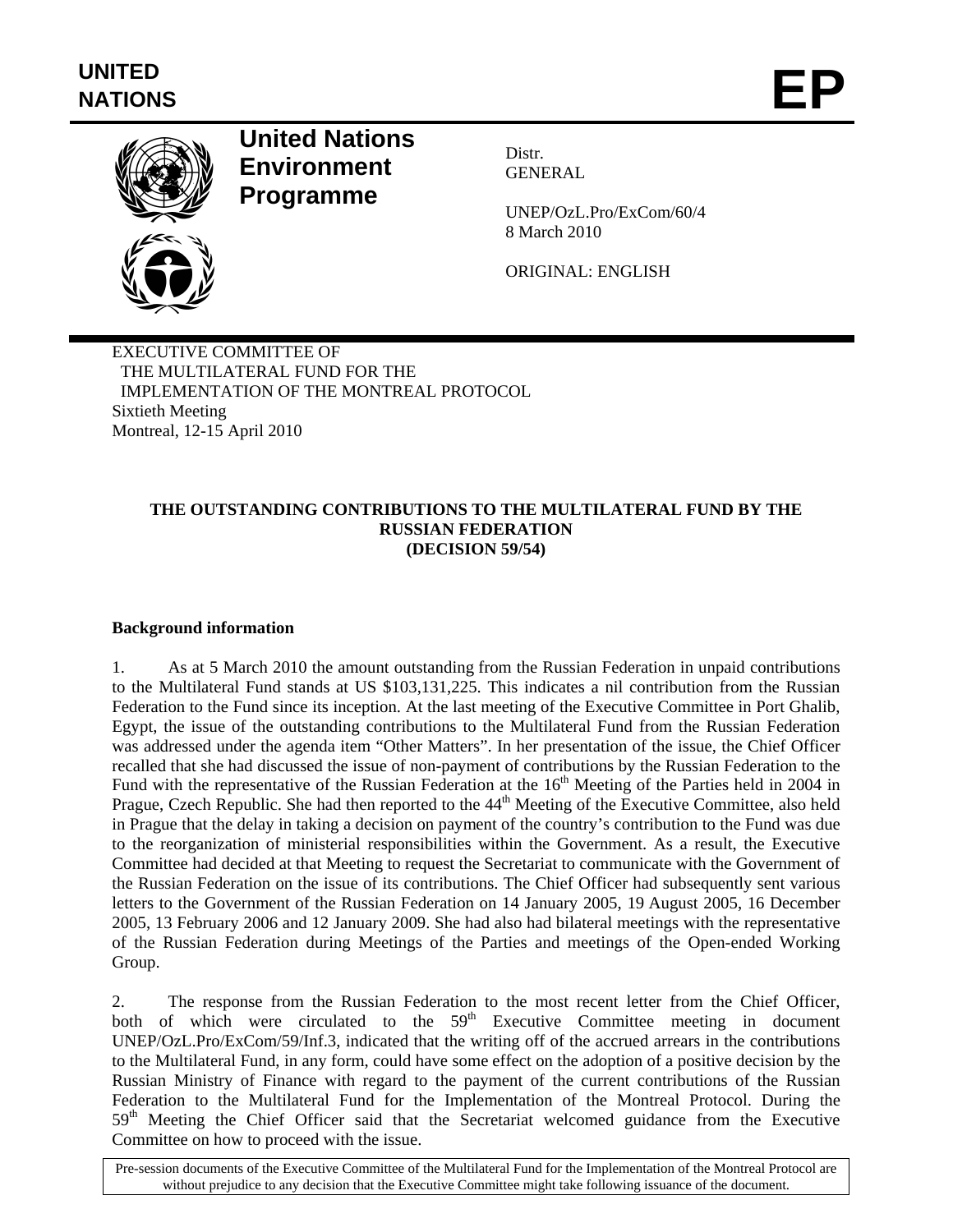3. One Member considered that the matter should be dealt with not by the Executive Committee but by the Parties, while another, noting that the response of the Russian Federation had come to Members' attention too late for them to obtain guidance from their capitals, suggested that the matter be deferred for consideration by the Committee at its  $60<sup>th</sup>$  Meeting, with a view to a decision being taken then as to whether it was a matter for the Meeting of the Parties. Following the discussion, the Executive Committee decided to request the Secretariat to place the matter of the outstanding contributions to the Multilateral Fund by the Russian Federation on the agenda for the consideration of the Committee at its  $60<sup>th</sup>$  Meeting. Document UNEP/OzL.Pro/ExCom/59/Inf.3 has therefore been reissued as a follow-up to decision 59/54 and attached as Annex 1 to the present document for the Executive Committee members' consideration.

4. At the request of the Secretariat, the Treasurer confirmed that there is no other case whereby the Russian Federation's contributions to a Multilateral Environment Agreement (MEA) have not been made since inception. Further, there is no example of an MEA where one Party's accumulated debt was either forgiven or written off. The Treasurer sent his last invoice and reminder to the Russian Federation on 13 January 2010. Reminders are sent to all Parties with outstanding pledges three times a year. Two more reminders will be sent to the Russian Federation during 2010 if the entire amount is not cleared in the course of this year.

## **RECOMMENDATIONS**

- 5. The Executive Committee may wish to:
	- (a) Take note of document UNEP/OzL.Pro/ExCom/60/4 and Annex I;
	- (b) Request the Chief Officer to reply to the letter of the Government of the Russian Federation and convey the Executive Committee's views over the long outstanding contribution from the Russian Federation as expressed at the  $60<sup>th</sup>$  Meeting; and
	- (c) Consider whether to refer the issue of the Russian Federation's outstanding contribution to the Multilateral Fund for consideration by either the next Open-ended Working Group and/or the 22nd Meeting of the Parties to the Montreal Protocol.

----------

2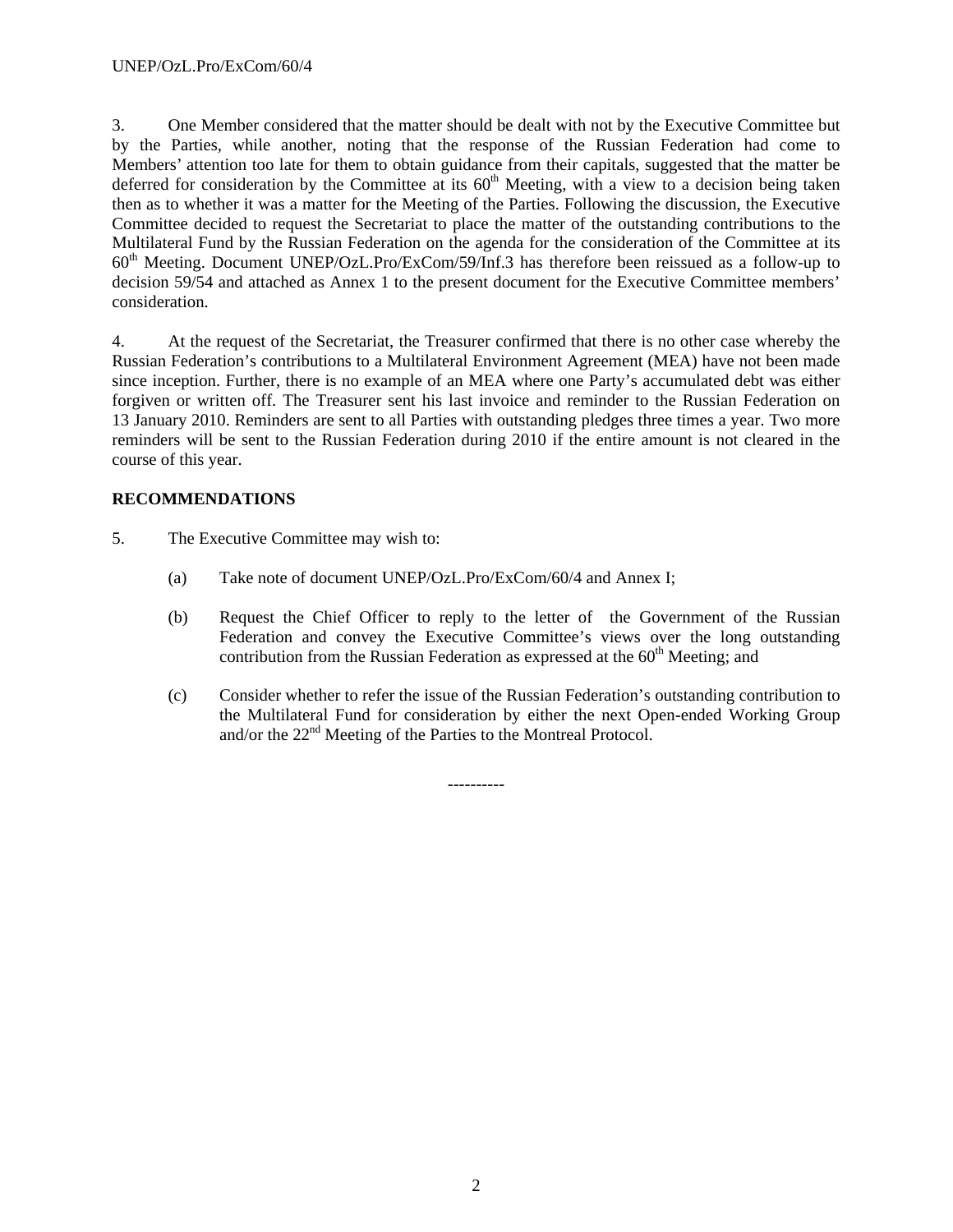

### MULTILATERAL FUND FOR THE IMPLEMENTATION OF THE MONTREAL PROTOCOL

Secretariat

26 October 2009

Sir.

I wish to acknowledge receipt of your letter of 14 April 2009 pertaining to the issue of the payment of the contribution of the Government of the Russian Federation to the Multilateral Fund for the Implementation of the Montreal Protocol.

Through this letter, I would like to inform you that I had informal consultations with the Russian delegation during the last Open-ended Working Group meeting in Geneva in July 2009 to obtain further clarifications on this issue. As a result, the Secretariat is bringing the content of your letter to the attention of the 59<sup>th</sup> Meeting of the Executive Committee, scheduled to take place in Port Ghalib, Egypt 10-14 November 2009.

The Secretariat avails itself of this opportunity to renew to the Government of the Russian Federation the expression of its highest consideration.

Maria Nolan Chief Officer

Mr. Stanislav Ananyev Deputy Minister Ministry of Natural Resources and Environment of the Russian Federation 4/6, B. Grouzinskaya str. Moscow, D-242, GSP-5, 123995 **Russian Federation**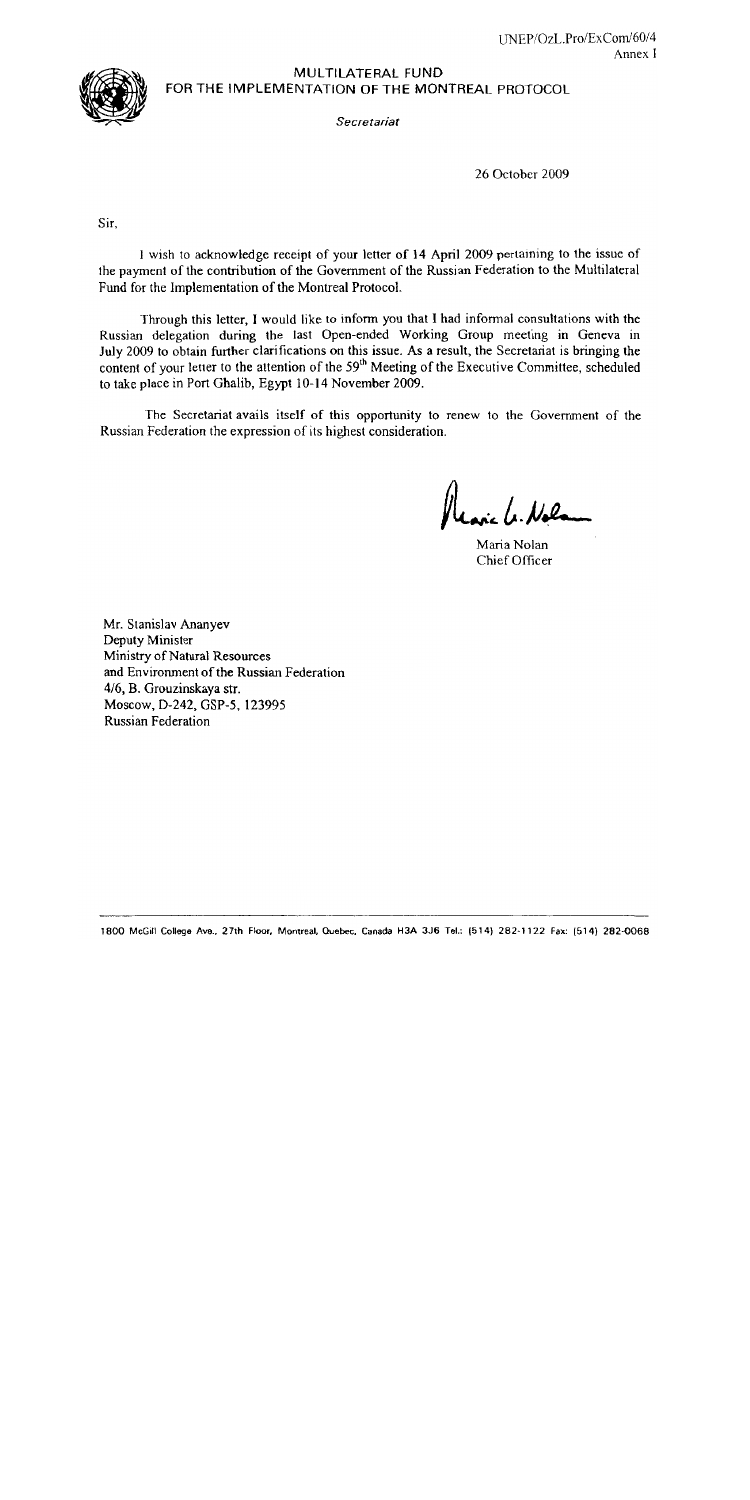UNEP/OzL.Pro/ExCom/60/4 Annex I

#### ILETTERHEAD OF THE MINISTRY OF NATURAL RESOURCES AND ENVIRONMENT OF THE RUSSIAN FEDERATION] 14 April 2009

M Nolan Head of the Secretariat Multilateral Fund for the Implementation Of the Montreal Protocol on Ozone Depleting Substances

Dear Ms. Nolan,

In response to your letter of 12 January 2009 pertaining to the issue of payment of contributions of the Russian Federation Government to the Multilateral Fund for the Implementation of the Montreal Protocol on ozone depleting substances I would like to convey the following.

As is known, the Montreal Protocol was ratified by the Union of Soviet Socialist Republics (USSR) in 1988. The London amendment to the Montreal Protocol was adopted in June 1990 and became the basis for the establishment of the Multilateral Fund for the Implementation of the Montreal Protocol on ozone depleting substances and, in particular, for providing financial and technical assistance to the developing countries in achieving the goals of the Montreal Protocol. The London amendment was ratified by the USSR in 1991. It should be pointed out that at the time the issue of ratifying the London amendment was considered, the USSR proceeded from the assumption that the contribution to the budget of the Multilateral Fund would be made exclusively by way of rendering technical assistance and transferring the advanced ozone-safe technologies that were then available in the USSR to the developing countries. It was assumed that the contribution of the USSR would be made in non-cash form and as part of bilateral cooperation, as per Article 10.6 of the Montreal Protocol for the Parties not covered by paragraph 1 of Article 1 (developed countries).

However, in August 1991 well-known political developments took place in the USSR which resulted in the disintegration of the country. The USSR ceased to exist on 26 December 1991, and the economic potential throughout the entire post-Soviet space became significantly weaker, which made it impossible to start the implementation of the technical assistance plans for the developing countries within the framework of the Multilateral Fund.

The President of the Russian Federation in his letter of 24 December 1991 informed the UN Secretary General that the Russian Federation as a newly established state would assume the USSR membership in the UN Security Council and all other UN agencies (UNEP received the note in this regard on 31 December 1991).

Based on this premise, the RF Government started the implementation of its obligations under the Montreal Protocol within its jurisdiction. In the period that has elapsed (since 1992) Russia has conducted multifaceted activities aimed at stopping the production of ozone-depleting substances regulated by the Montreal Protocol and a stage-by-stage transition to the substances allowed for the use in industry.

All of these measures were undertaken in a very difficult economic and financial situation in the country, with the 1998 default and its catastrophic consequences. As a result of the efforts on the part of the Russian Government, by 2001 the production of ozone-depleting substances included in the A and B lists of the Montreal Protocol was stopped completely, which required significant additional spending estimated at a total of 0.3 billion USD. It is obvious that against the background of constant deficit of funds and the multitude of tasks facing the country the solution of which was vital for the RF Government the issue of rendering assistance to other countries became quite irrelevant.

Nevertheless, Russia which was from its inception a country with a transition economy (note: from the viewpoint of its economic potential the Russian Federation of the 1990ies was much closer to the developing countries than to the developed ones) as a Party not categorized as operating under Article 5 paragraph 1 of the Montreal Protocol had to pay considerable amounts, as per Article 10.6 of the Montreal Protocol, to the Multilateral Fund, the same way as the industrialized countries, in accordance with the annual dues which in 1994 and 1995 amounted to 11.7 million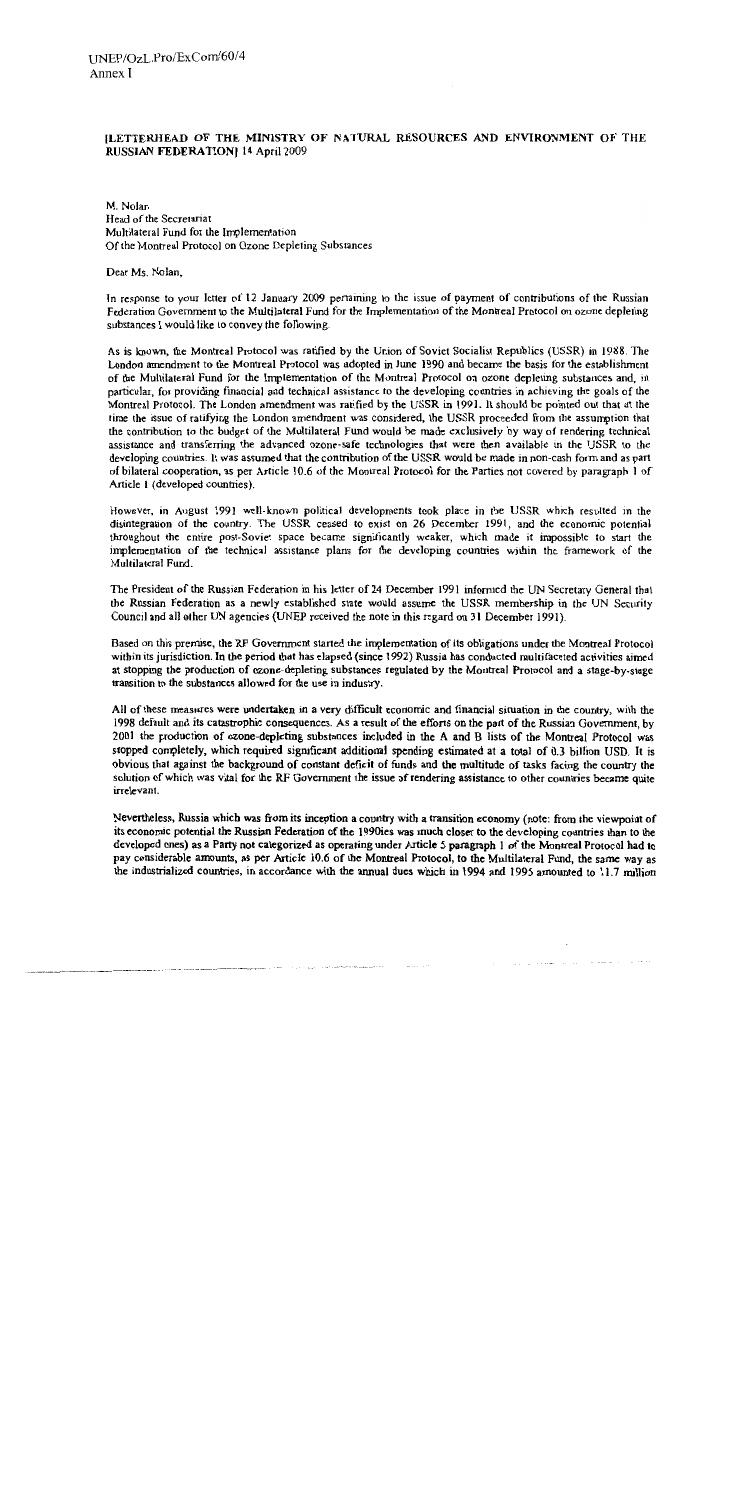USD. By 2009 the total arrears in contributions assessed on the Russian Federation were in excess of 100 million USD. The payment of such an amount for assisting the developing countries in the framework of the Montreal Protocol is a rather daunting task for any country, even an industrialized one.

Pursuant to the obligations of the Russian Federation under the Montreal Protocol the RF Government has repeatedly instructed the RF Ministry of Finance (Minfin of Russia) to examine the possibility of paying the arrears to the Multilateral Fund. Unfortunately, the justifications presented to the Minfin of Russia for allocating such funds from the budget were insufficient for a positive resolution of the issue. The situation with regard to paying the debt and/or the assessed contribution for 2009 in the amount of 1.94 million USD became even more acute at the beginning of the year due to the environment of the global financial and economic crisis and the resulting significant deficit in the Russian Federation budget.

The outcome of the consultations held with the Minfin of Russia in the course of preparing this response does not give us grounds to hope that the payment of the contribution to the Multilateral Fund could start in 2010.

In this connection the Russian Federation Ministry of Finance recommended that we should revisit this issue at a later date. Additionally, it should be pointed out that the writing off, in any form, of the accrued arrears in the contributions to the Multilateral Fund could have a considerable effect on the adoption of a positive decision by the Minfin of Russia with regard to the payment of the current contributions of the Russian Federation to the Multilateral Fund of the Montreal Protocol.

Dear Ms. Nolan, please accept the assurances of my highest consideration.

[signed]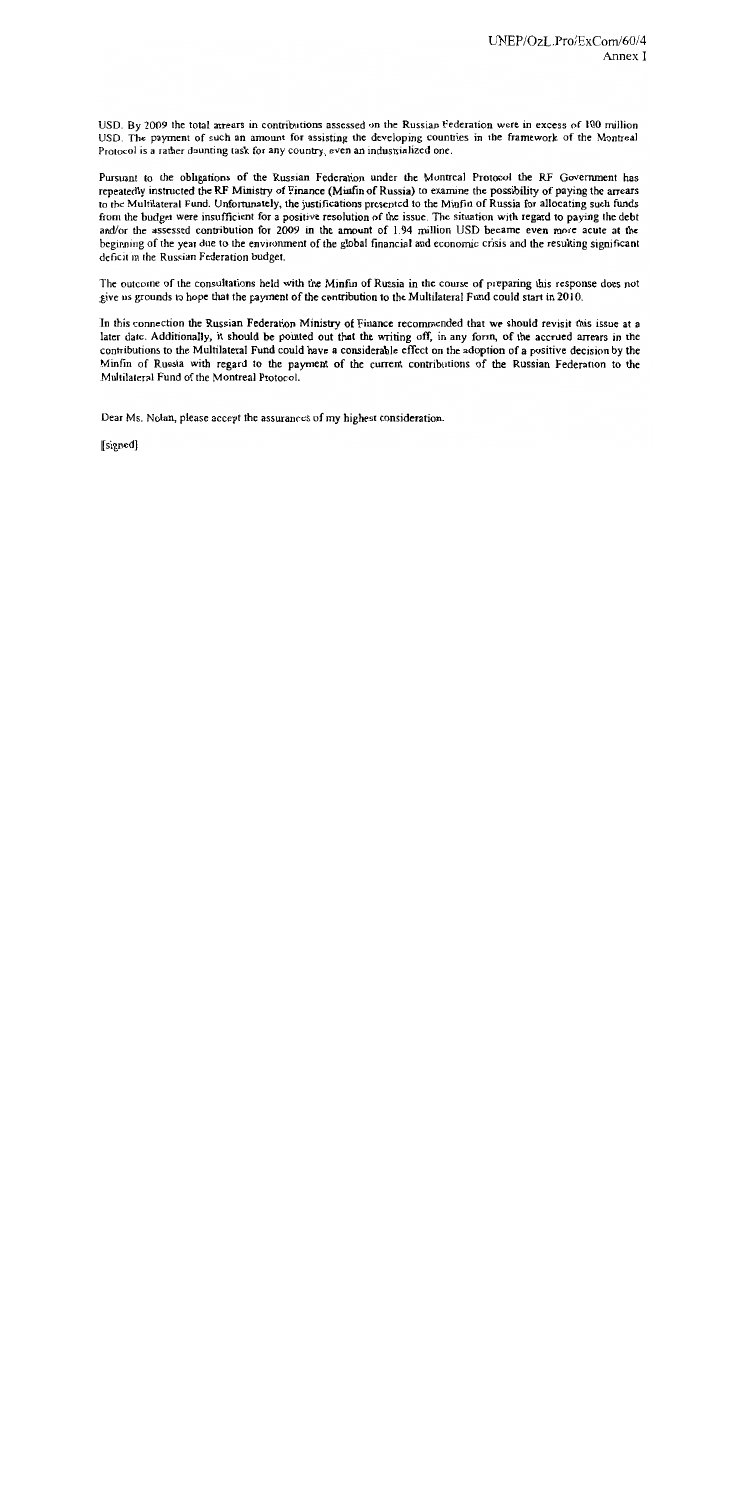

#### **МИНИСТЕРСТВО** ПРИРОДНЫХ РЕСУРСОВ и экологии РОССИЙСКОЙ ФЕДЕРАЦИИ

123995, Москва, Д-242, ГСП-5, ул. Б. Грузинская, 4/6. Ten. +7 (499) 252-03-00. Oakc: +7(495) 254-82-83, +7(499) 252-67-47. E-mail:admin@mnr.gov.ru

#### **MINISTRY** OF NATURAL RESOURCES AND ENVIRONMENT OF THE RUSSIAN FEDERATION

4/6, B. Grouzinskaya str. Moscow, D-242, GSP-5, 123995.<br>Moscow, D-242, GSP-5, 123995.<br>Phone +7 (499) 252-03-00.<br>Fax: +7 (495) 254-82-83, +7 (499) 252-67-47. E-mail: admin@mnr.gov.ru

 $44$  апреля 2009 г.

М. Нолан Руководителю Секретариата Многостороннего фонда для осуществления Монреальского протокола по веществам, разрушающим озоновый слой

#### Уважаемая г-жа Нолан!

В связи с Вашим письмом от 12 января 2009 года по вопросу уплаты взносов Правительства Российской Федерации во Многосторонний фонд для осуществления Монреальского протокола по веществам, разрушающим озоновый слой, я хотел бы сообщить следующее.

Как известно, Монреальский протокол был ратифицирован Союзом Советских Социалистических Республик (СССР) в 1988 году. Лондонская поправка к Монреальскому протоколу была принята в июне 1990 года и явилась основанием для учреждения Многостороннего фонда для осуществления Монреальского протокола по веществам, разрушающим озоновый слой, и, в частности, для оказания финансовой и технической помощи развивающимся странам в достижении целей Монреальского протокола. Лондонская поправка была ратифицирована СССР в 1991 году. Следует особо подчеркнуть, что при рассмотрении вопроса о ратификации Лондонской поправки в СССР исходили из того, что взнос в бюджет Многостороннего фонда будет осуществляться исключительно путем оказания технической помощи и передачи имевшихся на тот момент в СССР передовых озонобезопасных технологий развивающимся странам. Предполагалось, что взнос СССР будет осуществляться в неденежной форме и в рамках двустороннего сотрудничества, что предусмотрено статьей 10.6 Монреальского протокола для Сторон, не подпадающих под параграф 1 статьи 5 (развитые страны).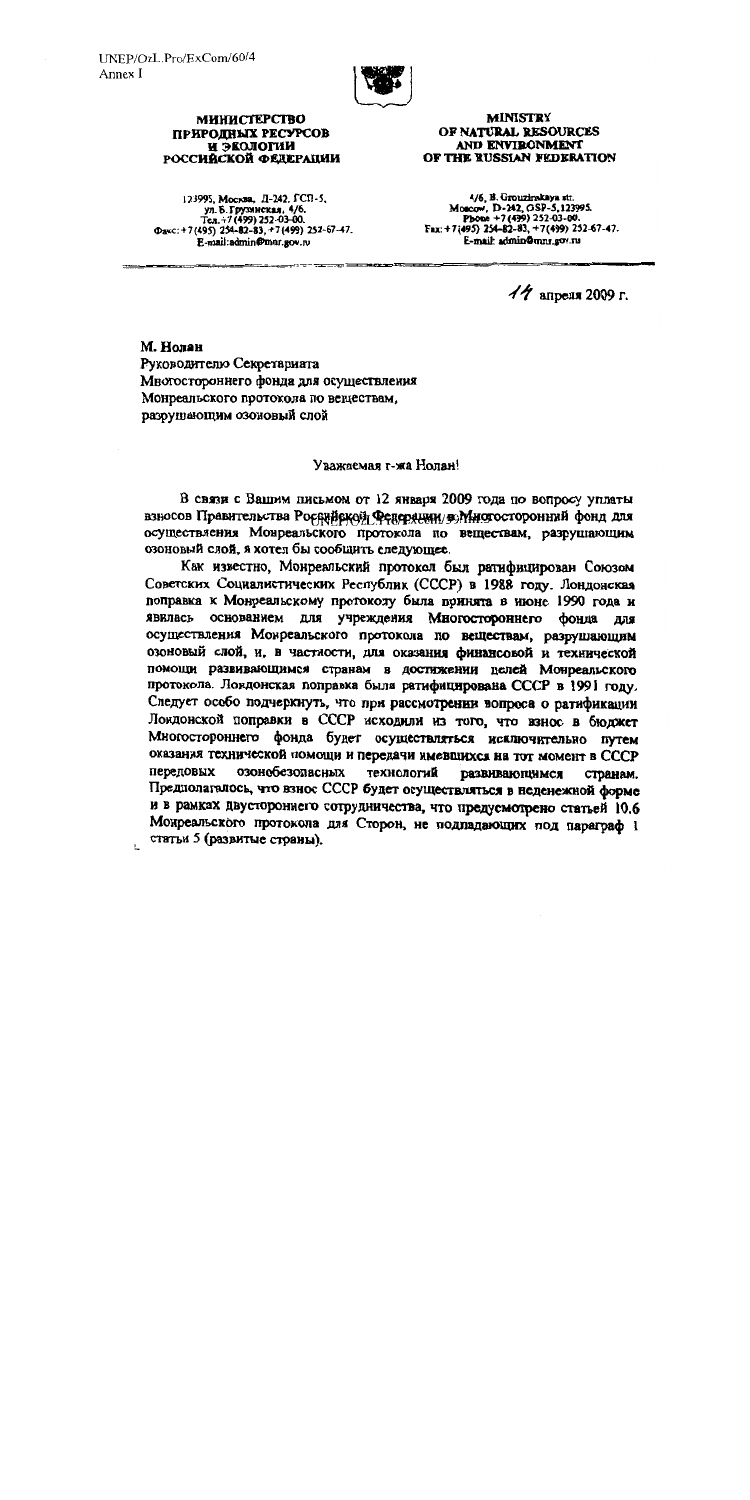Однако в августе 1991 года в СССР произошли известные политические события, спровоцировавшие распад страны, прекращение существования СССР 26 декабря 1991 года и существенное ослабление экономического потенциала на всем постсоветском пространстве, что привело к невозможности начать реализацию планов по оказанию технической помощи развивающимся странам в рамках Многостороннего фонда.

Президент Российской Федерации своим письмом от 24 декабря 1991 года проинформировал Генерального секретаря ООН о том, что Российская Федерация как вновь возникшее государство будет продолжать членство СССР в Совете Безопасности ООН и всех других органах ООН (нота об этом в ЮНЕП была получена 31 декабря 1991 года).

Исходя из этого, Правительство Российской Федерации приступило к реализации своих обязательств по Монреальскому протоколу в пределах своей юрисдикции. За прошедший период (начиная с 1992 года) в России была осуществлена многоплановая леятельность **no** прекращению производства озоноразрушающих веществ, регулируемых Монреальским протоколом, и поэтапному переходу промышленности на вещества. разрешенные к использованию.

Все это осуществлялось на фоне очень сложной экономической и финансовой ситуации в стране, дефолта 1998 года и его катастрофических последствий. В результате усилий Правительства Российской Федерации к 2001 году было полностью прекращено производство озоноразрушающих веществ списка А и В к Монреальскому протоколу, что потребовало больших дополнительных затрат, оцениваемых в общей сложности в 0,3 млрд долл. США. Очевидно, что в условиях хронического дефицита средств при многообразии задач, решение которых было жизненно важным для Правительства Российской Федерации, вопрос оказания помощи другим странам утратил свою актуальность.

Тем не менее Россия, являясь с самого начала своего существования страной с переходной экономикой (примечание: по экономическому потенциалу Российская Федерация 1990-х годов оказалась гораздо ближе к ведущим развивающимся странам, чем к развитым), как Сторона, не относящаяся к параграфу 1 статьи 5 Монреальского протокола, должна была согласно статье 10.6 Монреальского протокола вносить наравне с развитыми странами в Многосторонний фонд значительные суммы в соответствии с начисляемыми ежегодными взносами, достигавшими в 1994 и 1995 годах 11,7 млн. долл. США. К 2009 году общая задолженность по начисленным взносам Российской Федерации уже превысила 100 млн. долл. США. Выплата такой суммы для оказания помощи развивающимся странам в рамках Монреальского протокола является весьма трудноразрешимой задачей для любой страны даже с развитой экономикой.

Исходя из обязательств Российской Федерации по Монреальскому протоколу, Правительство Российской Федерации неоднократно поручало